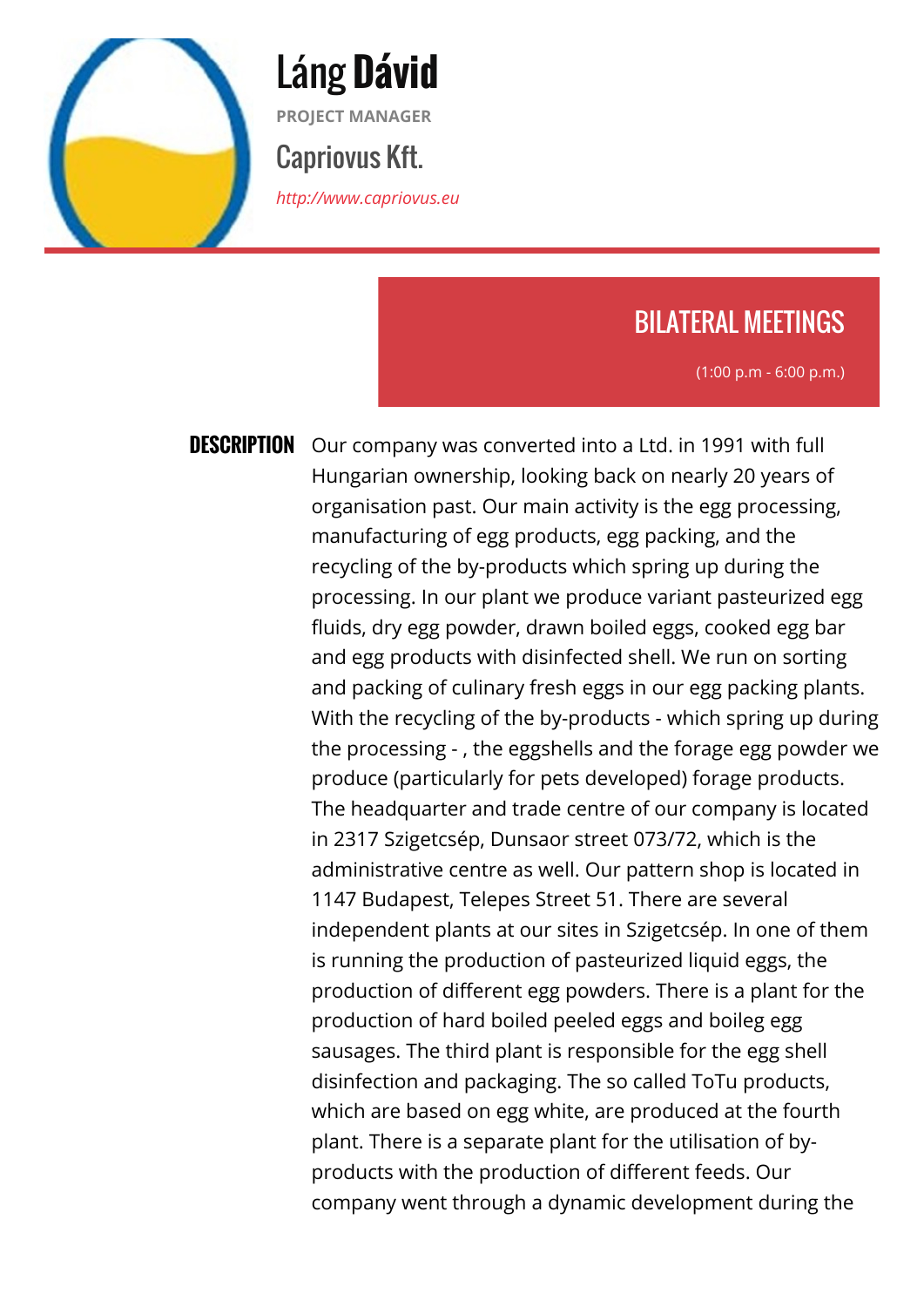past years, our return from sales has multiplied, and today we are present in numerous European countries. Our machine stock consists of the most modern Danish SANOVO, Bergmeier, Sondex equipments, whose technological installation and reliability is the pledge of good quality. We guarantee the quality of the products with the constant development of the technological background and with suitable quality-insurance systems. In 1998 we acquired the ISO 9002 and in 2002 the ISO 9001quality-insurance and the integrated HACCP systems. The three-yearly certification and the annual supervisory certification of the systems have been carried out by the Bureau Veritas Certification. The systems follow the changes of the standards properly, which is controlled and confirmed by the certification organisation. The EU controll number of the liquid egg production plant in Szigetcsép is: HU 343,of the egg boiling plant is: HU 913. The registration number of the egg shell disinfecting plant is HU-12-TCS-008. The feed production plants numbers are HU 13 1 00135 and HU 13 1 00136. Beyond our achieved results we consider it very important to create a good relationship with our partners and to keep the once earned confidence. Our products are on carpet in the whole country with the maximal lookout ofthe customer demands and based on personal arrangements we transport abroad. Our sales managers are familiar with every domestic region. We worked out significant partnerships in the neighbouring countries. We are in a contact with almost every Hungarian and some important foreign food processor mills, which show the success of our achievements.

## **ORGANIZATION TYPE** Company

- **EMAIL** [lang.david@capriovus.hu](mailto:lang.david@capriovus.hu)
- **COUNTRY** Hungary
	- **CITY** Szigetcsép, Dunasor 073/72 hrsz. [Google map](http://agrob2b.talkb2b.net/home/map?city=Szigetcsép&address=Dunasor 073/72 hrsz.)